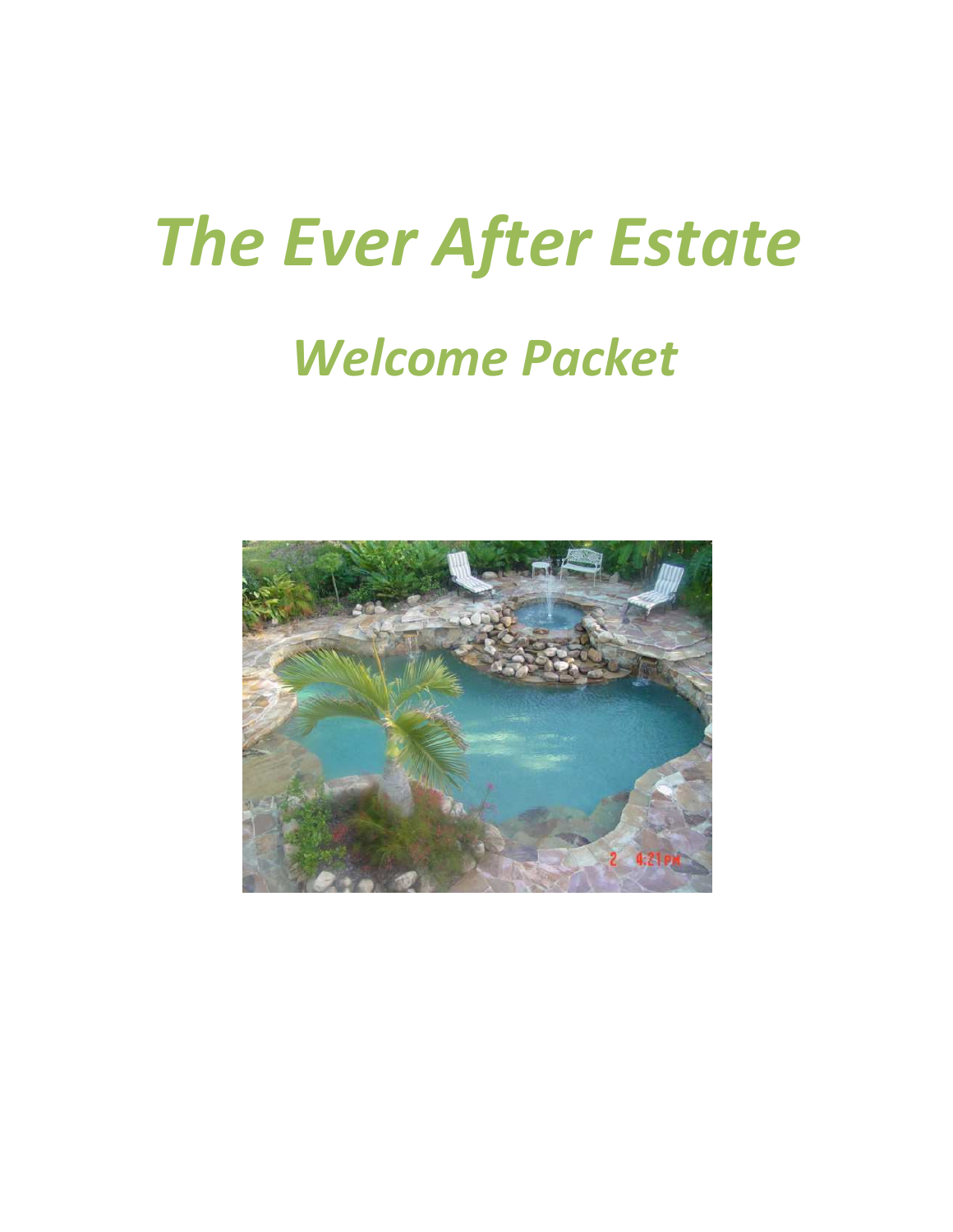#### *About Check-In/Check-Out*

 *1-2 days prior to your arrival, an agent will phone you to confirm your desired check-in time. (S)he will meet you at The Ever After Estate and give you a 45 minute guided tour and answer any questions you might have. If you believe you will be more than 30 minutes later than scheduled, please phone your check-in agent well in advance to let them know as (s)he will specifically create an appointment time slot reflecting your request. If you need anything throughout your stay, your agent will only be a phone call or text message away. Additionally, The Ever After Estate is stocked with several copies of the attached Renter's Manual which will familiarize you with all equipment.* 

#### *Getting To The Estate*

*Most GPS systems will be able to get you to The Ever After Estate quite easily. We are located approximately 45 minutes from Orlando International Airport. The Estate's address is 9512 Oak Island Lane, Clermont, Florida 34711. Your assigned gate code is 5734. In short, you will take the 528 WEST out of the airport to the FLORIDA TURNPIKE NORTH. Take the Turnpike NORTH to the exit for Clermont/Winter Garden / SR 50. Turn LEFT onto SR 50 WEST. Go through Clermont (note: around the intersection of SR 50 & US 27—are where many strip malls, chain restaurants, etc; are—especially on 27!)… Follow 50 all the way through and beyond Clermont back into the countryside… You will see a Burger King/Publix Shopping Center on your right.. soonafter, you will turn LEFT\* onto CR-56A (aka Montevista Road).. Follow 565 A South for 3.1 miles and turn LEFT onto OAK ISLAND LANE. Our gates are at the very, very end of the road…* 

#### *What If Something at The Estate Breaks Or Is Not Working During My Stay?*

*Even Walt Disney World occasionally has a ride or two down for service. It is possible during your stay that an item here or there may need repair.* Most things can be fixed surprisingly fast during your stay*. Please don't hesitate to let your agent know about anything broken, missing, etc; and they will ensure it is repaired in the speediest way possible. On rare occasion, an entertainment item may not be repairable as promptly (i.e. if a video game machine suddenly needs a part replacement)*